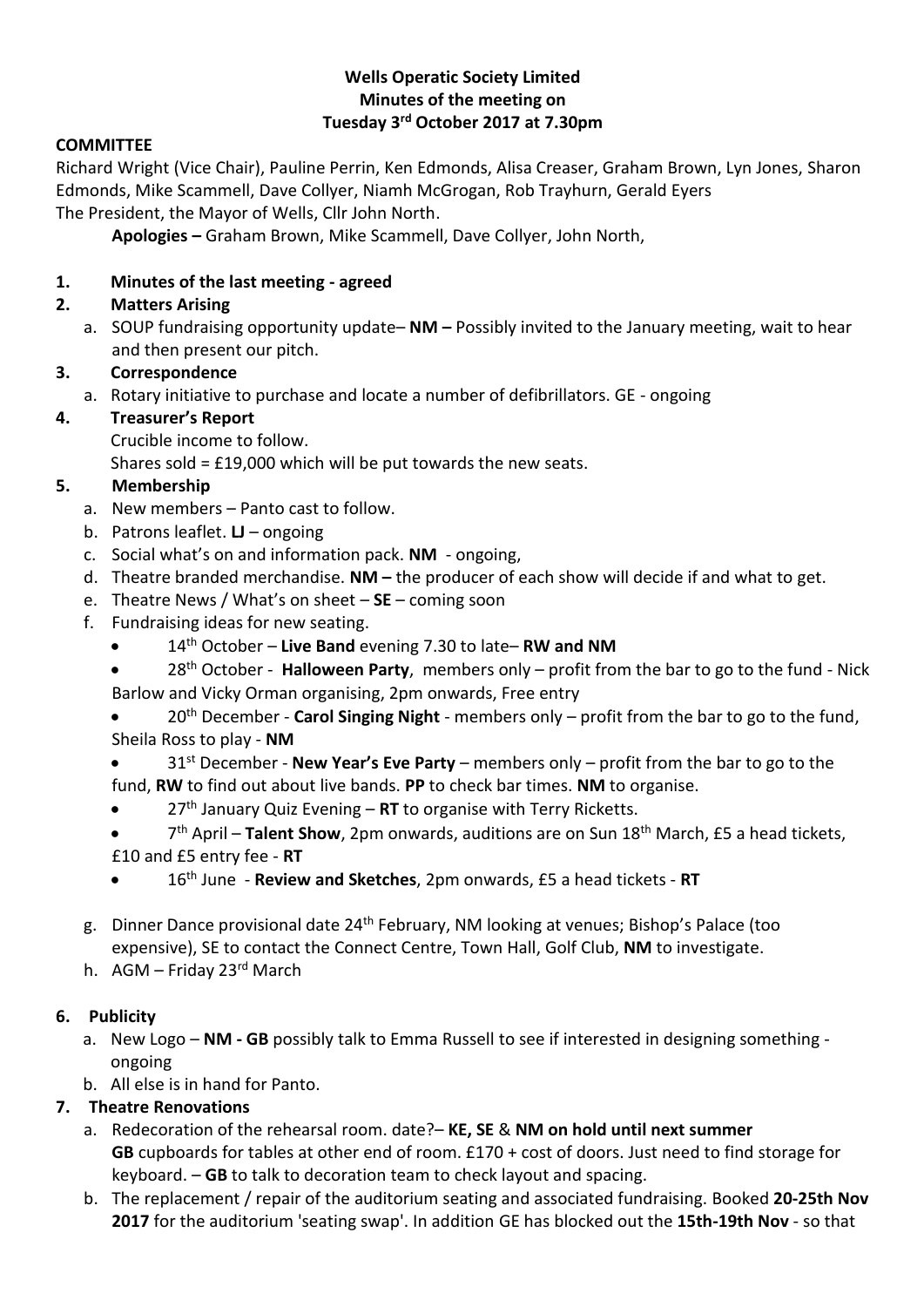we can prep the room (remove the old seating etc). Sale of old seats - Mark Wall suggested that there was money in the scrap iron. RT, RW, MS and PP are making arrangements to sell sections privately, or through EBAY. **RT** to coordinate with **MS**. **SE** to add 'for sale' item in newsletter; Sponsor a seat for £50 – KE to talk to Nick to see if the box office system can be used to sell and record who. All the old plaques are to be placed on a large board and displayed. **Mike** organising crew as removal gang.

- c. Stage and Pit development ongoing
- d. Bar lighting **MS and Angelo** ongoing
- e. PAT testing **MS** started ongoing
- f. The tree. **Done!** A huge *London Plane* sized 'thank you' to Dave for the enormous amount of work he put into this project. All is done except for a white line is to mark the edge of the new surface, the aim being to encourage drivers to avoid driving over the joint between the two surfaces, especially around the entrance area. Because of some residual root activity across the surface at the entrance, the joint could in time be eroded by excess traffic across it. Something we will need to monitor. **DC**
- g. N.R.Bishop electrical inspection **RW** inspection completed no large jobs but some improvements. Agree to do all recommendations listed £1500, **RW** to contact.
- h. Stage lights need a new 15A breaker to stop the system tripping out. **GB**
- i. Purchase of a trolley to help move the rehearsal room chairs. **PP** to get.
- j. Cleaning the bar carpet. **PP** to investigate.
- k. New signs and billboards at the front of the theatre and on Chamberlain Street. **RW**  ongoing.
- **8. Productions/Hire.** GE expressed concerns that we are getting more and more enquiries for hiring and use of the theatre. This is putting pressure on our own productions, as well as creating a lot of administration. Agreed to limit hiring to 1 a month.
	- **September 27-30th 2017 -** *The Crucible* review really great, lots of passion and energy, very well done, excellent.
	- **December 9th -16th 2017 -** *The Three Musketeers.* Director **Ken Edmonds**, Writer and Producer **Vicky Orman,** SM – **Sarah Galton**, Choreography – **Julie Webster,** MD - **Nick Barlow,** Sound - **Adrian Mitchell,** Lighting – **Graham Brown,** Properties – **Sue King,** Prompt – **Freda Brown,** Costume **– Vicky, Tina et al,** Make up **– Julie and Helen Makin,** Photographs – **Adam Lanfranchi,** Tickets – **£11 & £8,** Budget – **agreed,** Rehearsal Schedule **– done,** Publicity and Programme **– Vicky & Ken,** FoH manager – **Sally Trayhurn**
	- **7-10th March 2018 – Mark Wall and Doreen Grant** will put on *- London Suite by Neil Simon*
	- **May 15th (Tuesday) -19th 2018** (with a 3pm Matinee on Sat 19th i.e. 6 performances**) –** *Little Shop of Horrors***.** Director and producer – **Nick Barlow**, Choreography - **Eden Simpson**, Rights received, MD – **Kelly Simpson,** SM – **Mark Wall,** Lighting – **GB**, Sound – **AM**, Costumes – **Louise Baker**, Prompt – ? Props - **Vicky Orman, Jo Scammell, Sandra Marshall,** Make up – **Helen and Julie Makin**, Budget – **tba**, Publicity - **KE**, Ticket Price – **tba**, Rehearsal schedule –**done.** Vocal Coach **- Kate Lynch**, FoH manager - **tba**
	- **September 19th -22nd 2018** William Shakespeare's *The Merry Wives of Windsor* Director **RW,**  Lighting - **GB,** Mediaeval Musician - **Jonathan Weeks,** Costumes – **Louise Baker,** Stage manager – **Charlie Watkins**, Properties – **Pat Watkins,** Choreography – **Tina Eyers,** Prompt – **Freda Brown,** FoH manager – **tba,** Budget – **tba**, Publicity - **KE**, Ticket Price – **tba**, Rehearsal schedule – **agreed**
	- **December 8th -15th 2018 – Panto. Volunteers?**
	- **March 2019 –** NM was considering Steel Magnolias, this is now on hold until after Strode's production. **RT** to have a look at some titles.
	- **Spring Show 2019**  Lois Harbinson is offering **Fiddler on the Roof**, rights are available. agreed
	- **Spring Show 2020**  NM is looking at directing **9 to 5**: the Musical, Music and Lyrics by Dolly Parton. Nick Creaser has offered to produce. Rights to be investigated. **NM** to present the show to the committee for discussion.